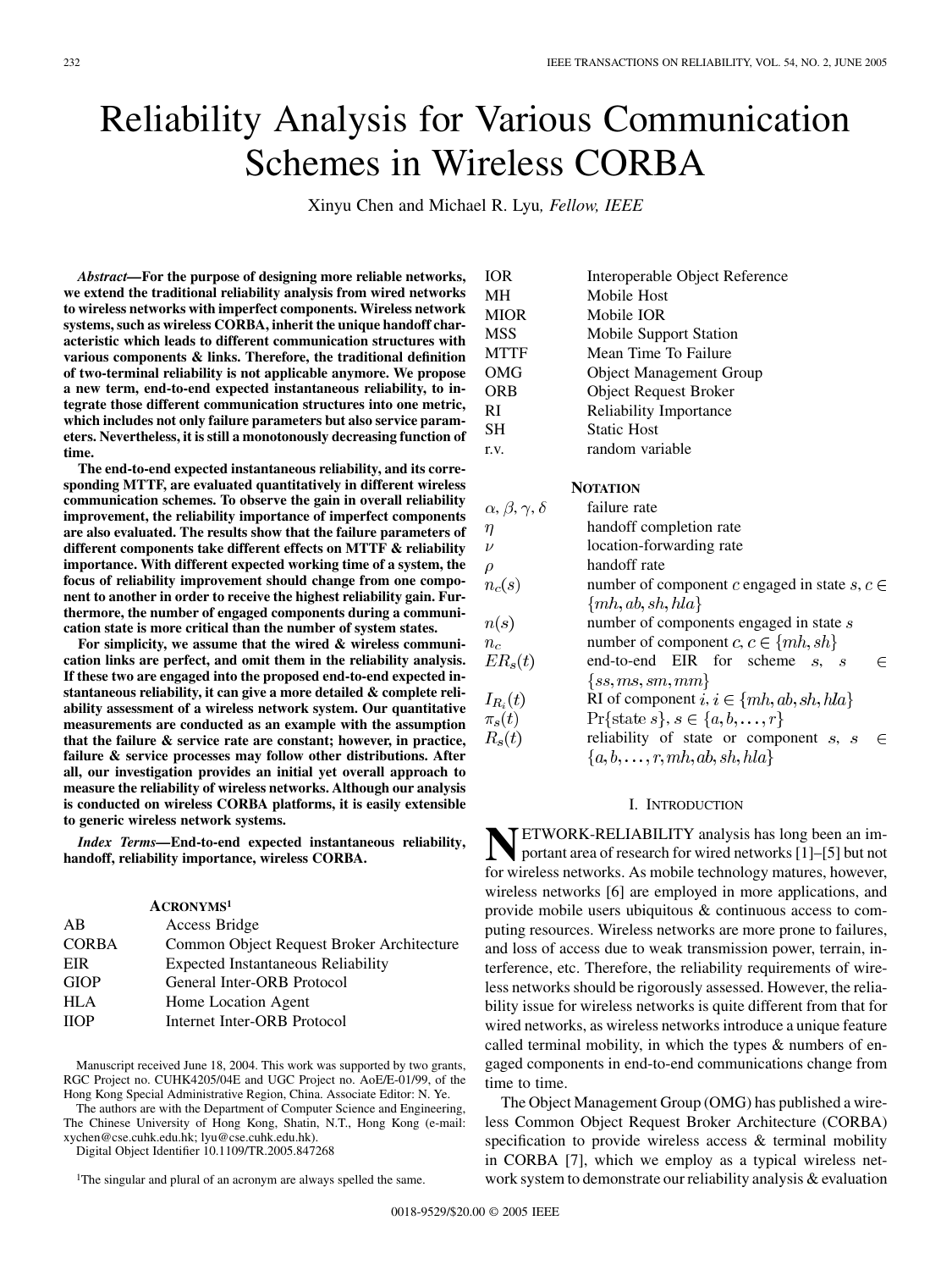

Fig. 1. The wireless CORBA architecture, and its components.

schemes. As shown in Fig. 1, a wireless CORBA environment consists of four main components excluding links:

- A mobile host (MH) is a terminal which accesses networks through a wireless network interface, and keeps network connections while roaming in wireless networks;
- A static host (SH) is a common & stationary node in wired networks;
- An access bridge (AB) is located between MH, and SH to relay messages for its associated MH. It is deployed in wired networks, but contains both wired & wireless network interfaces;
- A home location agent (HLA) keeps track of the locations of its registered MH, and provides operations to query an MH's location.

In wireless CORBA, an AB connects to the wired network from a fixed location using standard cabling. It receives, buffers, and transmits messages between the wired & wireless networks. A single AB supports a group of MH, functions within a certain radio transmission range, and provides a single cell of wireless coverage. Multiple AB provide multiple cells, allowing MH to roam from one cell to another while maintaining network connections. This cell roaming process is called *handoff*. MH communicate with each other only via their associated AB. No messages can be exchanged directly between MH, even if they stay in the same cell of an AB.

For a wireless CORBA network to be functional, its engaged components must be fit for service. Unfortunately, this is not always the case, because these components may suffer failures, and wired paths & wireless links may not be reliable. We need a mechanism to assess the reliability of wireless networks. However, because the wireless CORBA provides handoff operation,

which is a new feature, the traditional two-terminal reliability defined in wired networks [[8](#page-10-0)] is not suitable anymore. The handoff operation causes the existing communication structure to change with the MH's movement. At different time periods, different components are engaged in node-pair communications. This paper seeks a new approach to define the reliability metric in wireless networks, which not only keeps the monotonously decreasing characteristic of reliability but includes the mobility nature in the system. Different effects imposed by component failure parameters & mobile service parameters will be given through numerical examples. To observe the gain in reliability improvement, the reliability importance (RI) of imperfect components are also evaluated.

The remaining sections are organized as follows. Section II presents some related work in reliability evaluation & fault tolerance for wired & wireless networks. Section III defines the proposed end-to-end expected instantaneous reliability (EIR) & MTTF under some assumptions. Detailed descriptions & discussions for the end-to-end EIR in different communication schemes are provided in Section IV, and some remarks are given in Section V.

#### II. RELATED WORK

Much work has been done in calculating, estimating, or bounding the reliability of a given wired network. One approach is by employing the combinatorics of network-reliability to produce lower & upper bounds with failure-prone links, but perfect nodes [[4\]](#page-10-0), [[9\]](#page-10-0). Aggarwal *et al.* [[1\]](#page-10-0) developed a concept that the failure of a node implies the failure of links connecting it, with which a symbolic reliability expression derived with the assumption of perfect nodes could be directly modified to incorporate imperfect nodes. Torrieri [[10\]](#page-10-0) exploited a relation: the event of successful communication over a link is equivalent to the event that both the link & its terminal node are operational. Then he designed an efficient method to compensate for unreliable nodes in network-reliability computation, whose cost increases linearly with the number of links. Netes & Filin [\[11](#page-10-0)] added the imperfect nodes into paths for decomposing the network into an event-tree. Ke & Wang [\[2](#page-10-0)] partitioned the network into a set of smaller disjoint subnetworks to directly compute the network-reliability expression instead of using any compensating methods. Based on these previous bodies of work, here we also evaluate wireless network reliability with node failures by the introduced end-to-end EIR. However, we focus on various communication schemes instead of a static wired network topology. Their results could be employed into the end-to-end EIR to provide a more detailed & complete reliability assessment for wireless network systems.

Most recently, some work has been conducted in providing fault tolerance in wireless environments for reliability engineering. Fuchs & Neves [[12\]](#page-10-0) proposed a time-based checkpointing protocol to store consistent recoverable states of an application without message exchange. The protocol employs soft, and hard checkpoints to adapt to different characteristics of networks, and to provide differentiated recoveries. Park & Yeom [\[13](#page-10-0)] developed an asynchronous recovery scheme based on optimistic message logging in which the mobile support station (MSS) performs logging & dependency tracking.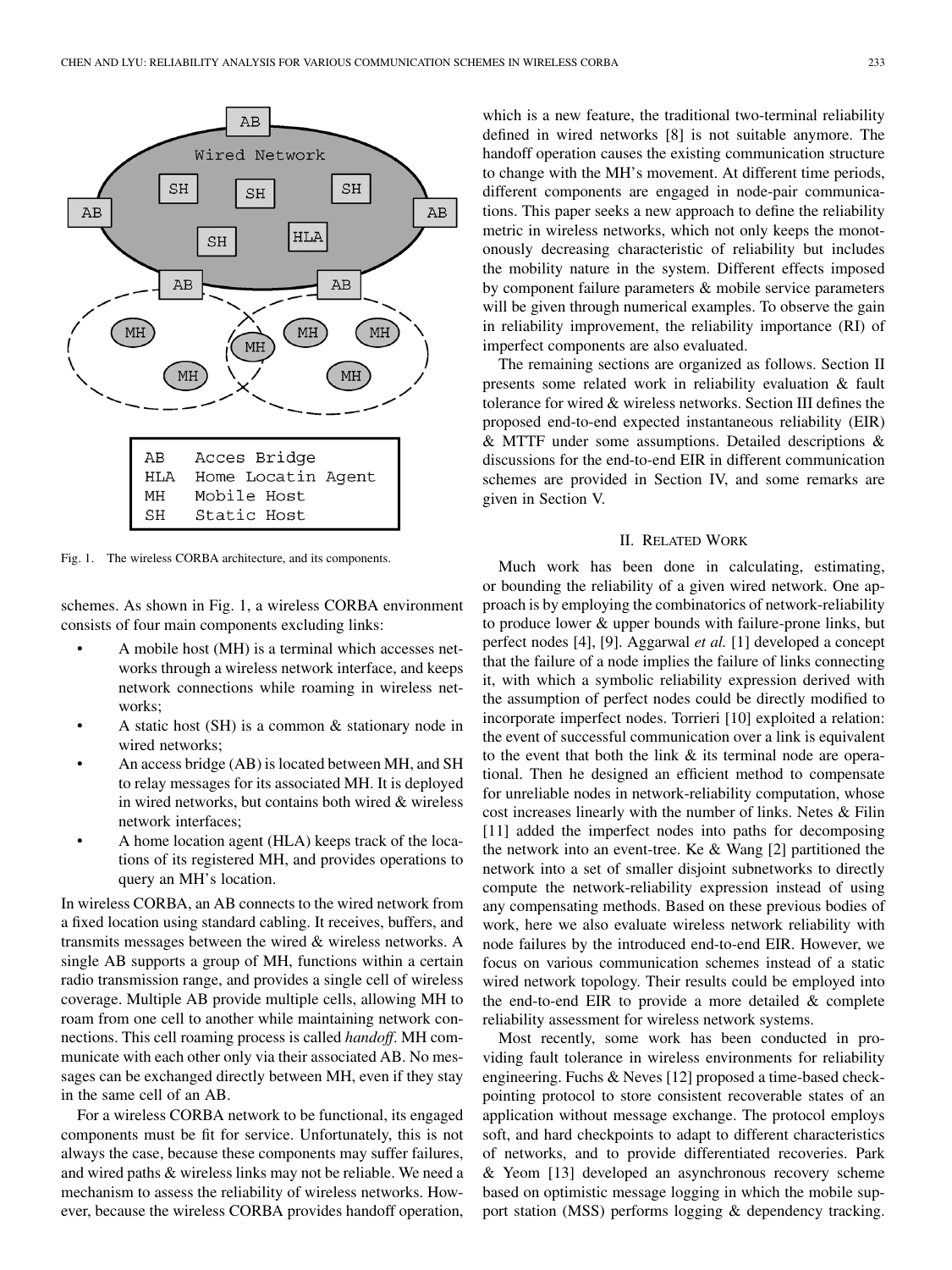Chen & Lyu [[14\]](#page-10-0) presented an approach engaging both quasisender-based, and receiver-based message logging methods; and achieving seamless handoff in the presence of failures in wireless CORBA. Alagra *et al.* [[15\]](#page-10-0) utilized pessimistic & optimistic replication strategies to tolerate MSS failures by making MH move to replicated MSS, or by designing a network to cover each MH with more than one MSS.

The analysis of performance & reliability issues in wireless networks has been addressed only by a handful of researchers. Pradhan *et al.* [[16\]](#page-10-0) discussed three checkpoint movement strategies to deal with the handoff issue: pessimistic, lazy, and trickle. They identified the optimal checkpointing interval, and concluded that the performance of a recovery scheme depends on the mobility of MH & the wireless bandwidth. The total program execution time under MH's failures & handoffs, and the effectiveness of checkpointing, were analyzed in [[17\]](#page-10-0). Reliability & survivability issues of wireless networks were discussed in [[18\]](#page-10-0), which concluded that each component engaged in the end-to-end connection is a potential point of failure. However, it did not explicitly state how the user mobility, which is unique in wireless networks, affects the end-to-end reliability. Varshney *et al.* [\[19](#page-10-0)] modeled & simulated the reliability & survivability of infrastructure-oriented wireless networks with a proposed wireless infrastructure building-block (WIB). By scaling the number of WIB, they evaluated network failures & corresponding impacts under various observation durations, component failure characteristics, and network sizes. However, in this paper we attempt to extend the two-terminal reliability to embody the terminal mobility, and assess the network reliability by end-to-end successful communication. It is apparent that more research activities in investigating fault tolerance & reliability engineering techniques for wireless networks should be conducted.

## III. DEFINITIONS AND ASSUMPTIONS

In general, reliability is defined as the probability that a system performs its intended functions successfully for a given period of time under specified environmental conditions [\[20](#page-10-0)], and we refer the probability of successful communication between a source node and a target node as *two-terminal reliability* [\[8](#page-10-0)]. For two nodes to communicate with each other, there should be at least one operating path connecting them. An operating path indicates that all the intermediate nodes & links should be in the operation state: a node is operational if, and only if, it functions as intended; and a link is operational if, and only if, it allows communication from its source node to its sink node [\[10](#page-10-0)]. Because the two-terminal reliability problem in wired networks has been studied thoroughly in the literature, we assume that the intermediate nodes & wired links are always reliable, i.e., there will always be a reliable wired path between an AB and an SH, or between an AB and another AB. For the wireless part, an MH constructs only one wireless link with one AB, and it is associated with only one AB at a time, except during a handoff operation. Therefore, the communication path built on the top of wireless links is simple, and we also assume that the wireless link failures are negligible. However, all the four components of wireless CORBA are failure-prone, and they may fail independently.

Based on the assumptions made before, a successful communication between two nodes is defined as the condition when

all the engaged nodes, including the source node & the target node, are in the operational state. As a result, the SH-SH reliability is the multiplication between the two individual SH' reliabilities. If one or both of two terminals are MH, the traditional two-terminal reliability metric cannot correctly describe the characteristic introduced by the handoff operation. As MH move & perform handoff operations, the communication structures will vary with time  $t$ . Each communication structure can be regarded as a serial system composed of different types & numbers of engaged components. Additionally, the handoff operation induces that the MH's published address will be outdated, and a mechanism is needed to resolve the current location of the MH. Therefore, we propose a new term, end-to-end *Expected Instantaneous Reliability (EIR)* [\[21](#page-10-0)], to address these unique cases in wireless environments. We define a system state,  $s$ , as the communication structure; therefore,  $s$  changes with time  $t$ . Let  $\pi_s(t)$  denote the probability that the system is in state s at time t. The end-to-end EIR at a generic time t,  $ER(t)$ , is given by

$$
ER(t) = \sum_{s} \pi_s(t) R_s(t)
$$
 (1)

in which  $R_s(t)$  denotes the reliability of the system in state s at time t.  $R_s(t)$  can be expressed by

$$
R_s(t) = \prod_{i=1}^{n(s)} R_i(t) = \prod_c [R_c(t)]^{n_c(s)}
$$
(2)

in which  $n(s)$ ,  $n(s) = 2, 3, \dots$ , is the number of engaged components in system state  $s$ ;  $R_i(t)$  is the reliability of the  $i^{th}$  component;  $c$  is the type of a component, which may take a value of mh, ab, sh, or hla; and  $n_c(s)$ ,  $n_c(s) = 0, 1, 2, \ldots$ , is the number of component  $c$  employed in state  $s$ . Here we have  $n(s) = \sum_{c} n_c(s)$ .  $ER(t)$  is a function composed not only of failure parameters but also of service parameters introduced by state probability  $\pi_s(t)$ . The SH-SH reliability can be treated as a special case in which the system contains only one communication structure, i.e.,  $\pi_s(t) = 1$ , and  $ER_{ss}(t) = R_s(t) =$  $[R_{sh}(t)]^2$ . Under the adopted assumptions, we can say that the EIR is a generalization of the traditional two-terminal reliability. Accordingly, we define the corresponding end-to-end MTTF as

$$
MTTF = \int_{0}^{\infty} ER(t)dt.
$$
 (3)

From the above definitions, we note that the end-to-end EIR can be easily extended to include the reliability metrics of wired networks & wireless links if we add the two-terminal reliability of wired networks, and the successful communication probability of wireless links, into the calculation of  $R_s(t)$ . However, these extensions only trivially decrease the derived value of EIR, but do not change the properties of EIR; for simplicity we omit them in this paper.

Four communication schemes will be generated if random communications occur between MH, and SH, which are the SS scheme, the MS scheme, the SM scheme, and the MM scheme. In these notations, the former capital letter denotes the type of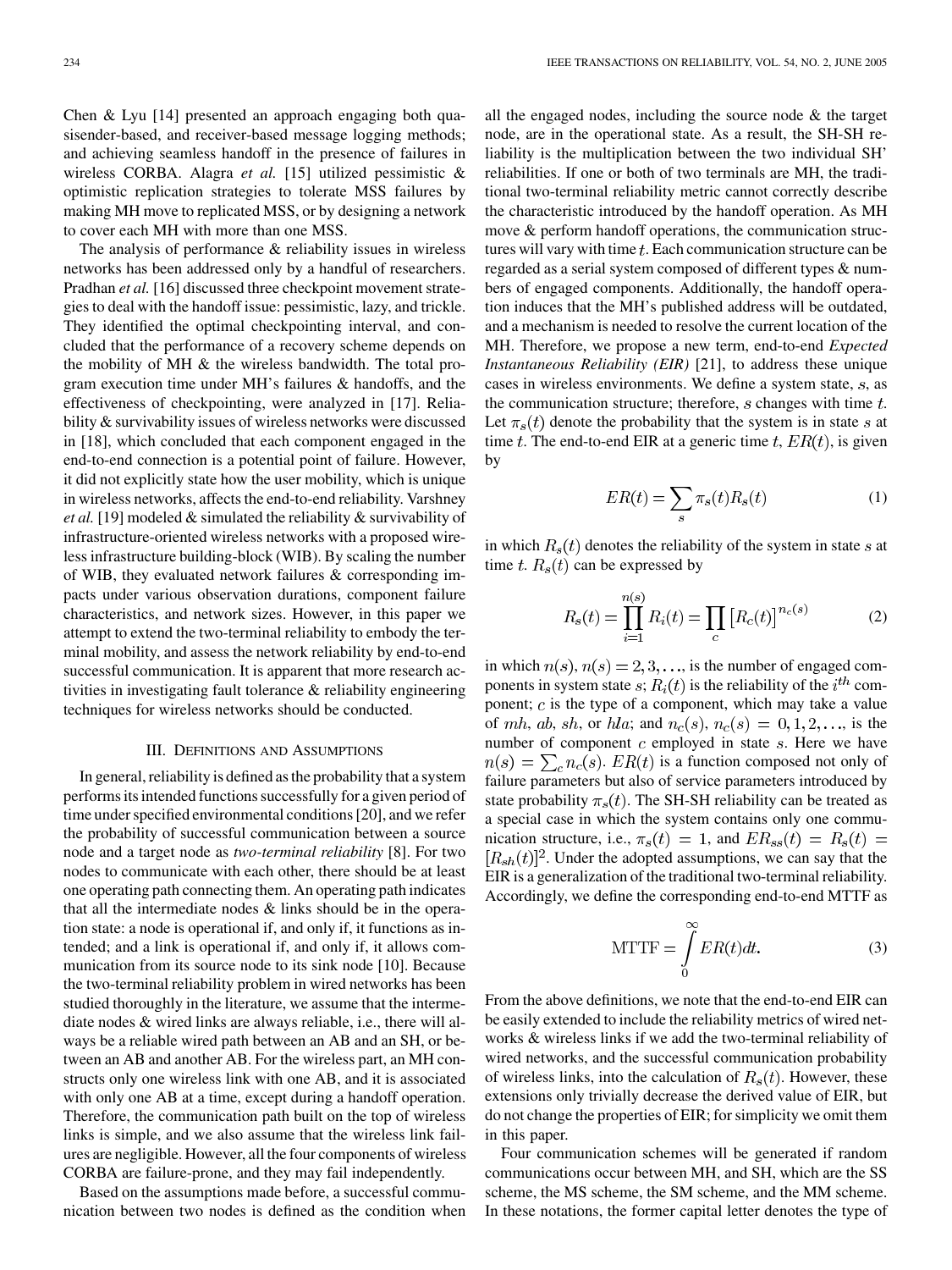

Fig. 2. System states in the MS scheme: (a) normal communication; (b) handoff procedure.

the source node, and the latter letter denotes the type of the target node, where  $M$  stands for MH, and  $S$  stands for SH.

During communications, an MH associates with an AB, and exchanges messages with other nodes. As the MH moves, it will make handoffs and associate with a new AB. The sojourn time with an AB, and the handoff completion time are assumed to be r.v. which are exponentially distributed with parameters  $\rho$  $\& \eta$ , respectively. We assume that the component hazard rates are constant. That is, we model component failures as homogeneous Poisson processes, resulting in independent & exponential inter-failure arrivals [\[19](#page-10-0)]. The constant failure parameters for the four components of wireless CORBA, MH, AB, SH, and HLA, are  $\alpha$ ,  $\beta$ ,  $\gamma$ , and  $\delta$ , respectively. We utilize the exponential distribution as the service & failure distributions for model simplicity. From the definition of EIR in (1), the EIR actually is a weighted value of reliabilities of different components. The derived properties of following discussions are only based on the monotonously decreasing characteristic of a reliability function with time, which is always the case; therefore, what the failure distribution really is should not affect the conclusions we will derive.

## IV. END-to-END EIR & MTTF ANALYSIS

Different communication schemes engage various types & numbers of components which result in different end-to-end EIR & MTTF. The SS scheme is trivial, and its EIR has been derived in the last section, i.e.,  $ER_{ss}(t) = [R_{sh}(t)]^2$ . Therefore, we will discuss the remaining MS, SM, and MM schemes in the following three subsections separately.

# *A. The MS Scheme*

The MS scheme is a communication scheme in which an MH initiates communications with an SH. Initially, the MH sends requests over a wireless link, then the associated AB relays the request messages to the target SH through wired paths. After a random sojourn time in the current AB, the MH may perform a handoff during which two AB are engaged. The system states are thus shown in Fig. 2, in which solid lines denote wired paths while dashed lines denote wireless links. State  $a$  is a normal communication state, and state  $b$  is a handoff state in which the



Fig. 3. Markov model for the MS scheme.



Fig. 4. EIR of the MS scheme.

MH moves from  $AB_1$ , to  $AB_2$ . The handoff may be network Initiated, or terminal initiated [[7\]](#page-10-0); however, the engaged nodes, and links are the same. The MH should create two different wireless links with two AB, and these two AB should inform each other about the handoff progress. During handoff, the new  $AB$ ,  $AB_2$ , should invoke the *location\_update* operation at the MH's HLA to inform it that the MH has changed its associated AB. We may exclude the HLA from state  $b$  if we employ a simple invocation retry strategy, and the MH's location in the HLA will eventually be updated no matter whether the HLA works or not during the handoff. This is a simple extension to improve the system's reliability. After the handoff, the system returns to state  $a$  for normal communications. Fig. 3(I) shows the Markov model of the system state transition, where  $\rho$  is the handoff rate, and  $\eta$  is the handoff completion rate.

The probabilities of the system in states  $a \& b$ , at time t can be solved analytically, which are given by [[22\]](#page-10-0)

$$
\pi_a(t) = \frac{\eta}{\rho + \eta} + \frac{\rho}{\rho + \eta} \cdot e^{-(\rho + \eta)t}
$$
 (4)

and

$$
\pi_b(t) = \frac{\rho}{\rho + \eta} - \frac{\rho}{\rho + \eta} \cdot e^{-(\rho + \eta)t}
$$
\n(5)

respectively. One realization of the end-to-end EIR of the MS scheme,  $ER_{ms}(t)$ , is shown in Fig. 4.2 Different types of components experience different levels of failures. SH are generally more reliable than MH or AB; therefore, we let  $\alpha = \beta = 10^{-3}$ , and  $\gamma = 10^{-4}$  [\[16](#page-10-0)], [\[23](#page-10-0)]. We select the specific values of parameters for demonstrating the proposed end-to-end EIR, whereas these values are set at a reasonable & comparable level. As expected, the probability of the system in state  $a$  is much greater than that in state  $b$  as the handoff procedure is completed very

<sup>2</sup>The unit of all failure  $\&$  service parameters is 1/s (one per second).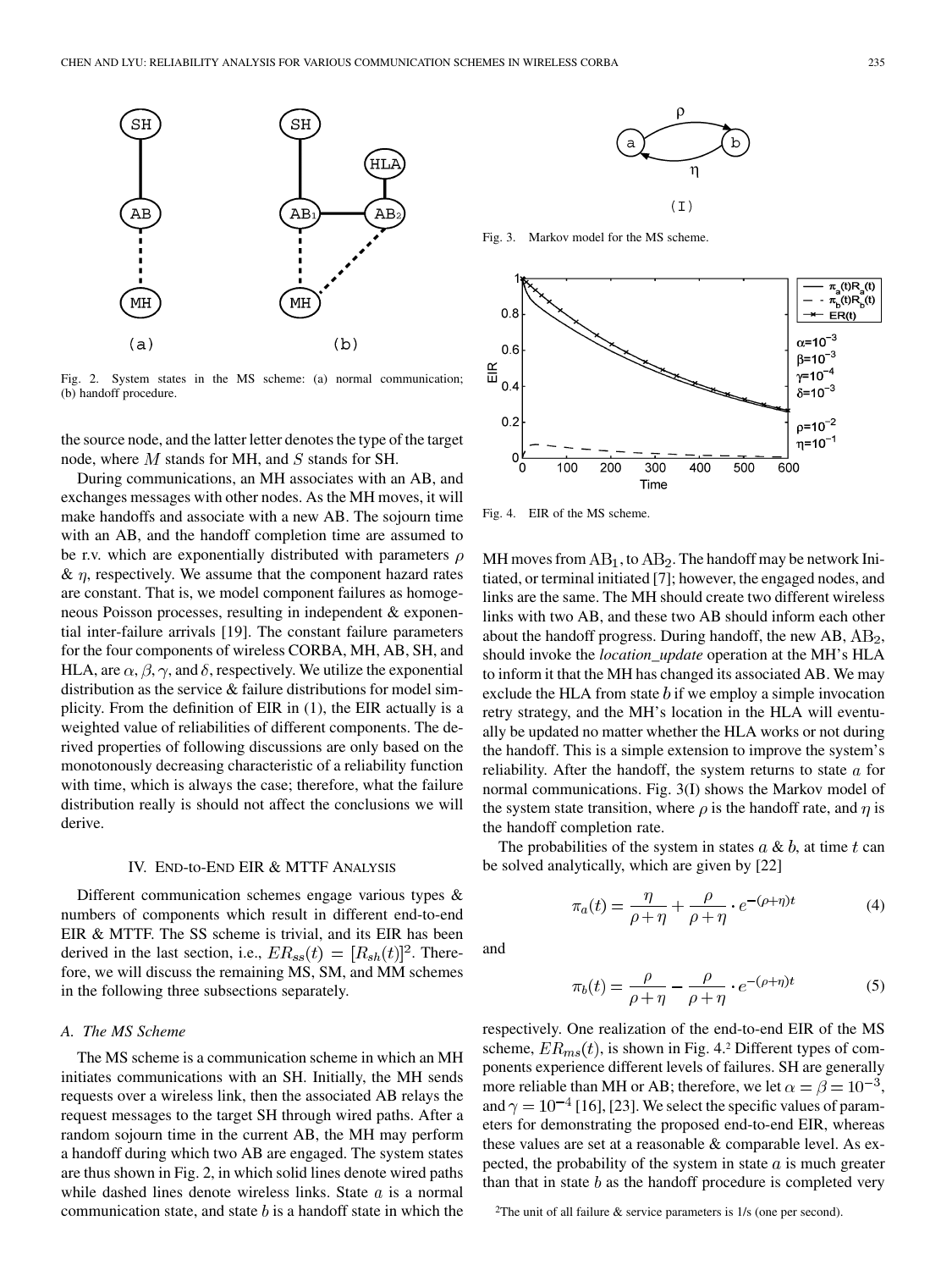Fig. 5. End-to-end MTTF of the MS scheme: (a) failure parameters  $\alpha \& \beta$ ; (b) service parameters  $\rho \& \eta$ .

quickly, resulting in a case that the reliability of state  $a$  contributes much more to the EIR than that of state b.  $R_b(t)$  is a monotonously decreasing function of time t; however,  $\pi_b(t)$  increases first, and then approaches an upper limit. All these lead  $\pi_b(t)R_b(t)$  to increase first, and then decrease. Nevertheless, the end-to-end EIR  $ER(t)$  is still a monotonously decreasing function of time  $t$ . Fig. 5 shows the end-to-end MTTF as a function of failure & service parameters. The more reliable the components are, the longer the MTTF is. However, the improvement gain (in terms of the MTTF) reduces with the increase in the failure parameters,  $\alpha \& \beta$ , beyond a certain threshold, which can be observed from Fig. 5(a). Such diminishing gain should be carefully considered against the cost of increasing component reliabilities beyond a limit [\[19](#page-10-0)]. This result is also applied to parameter  $\gamma$ . From the following equation:

$$
ER_{ms}(t) = \pi_a(t)e^{-(\alpha+\beta+\gamma)t} + \pi_b(t)e^{-(\alpha+2\beta+\gamma+\delta)t}
$$
 (6)

we see that  $\alpha \& \gamma$  produce the same effect on  $ER_{ms}(t)$ ; and little difference exists between  $\alpha$  and  $\beta$  when  $\pi_b(t)$  is much smaller than  $\pi_a(t)$ . This means that each component is critical to successful system communications. The change of the

Fig. 6. System states in the SM scheme: (c) location-querying; (d) normal communication; (e) handoff procedure; (f and g) location-forwarding.

failure rate of the HLA,  $\delta$ , dose not make the MTTF demonstrate obvious variations, which implies that any gain by improving the reliability of the HLA will be small. This is because  $\delta$  is only taken into consideration in state b, which does not contribute much to the EIR. Fig. 5(b) shows that when  $\rho$  is high, the MTTF increases with  $\eta$  dramatically; however, when  $\rho$  is low, the MTTF varies little with  $\eta$ . This indicates that when the handoff happens frequently, the time spent in the handoff period is very critical to the MTTF, because the reliability is clearly lower in the handoff state b than in the normal state a. When  $\rho$  is low, however, the contribution of the second term in (6) is small, leading to little change of the MTTF with  $\eta$ . To achieve a higher EIR, then, the MH experiencing high handoff rates should complete the handoff operation as fast as they can.

# *B. The SM Scheme*

In the SM scheme, an SH initiates communications with an MH. The characteristic of an MH is its movement, which introduces a mechanism to locate its current AB. The location-lookup mechanism complicates the system states, as shown in Fig. 6. We know that an object on an MH publishes its Mobile Interoperable Object Reference (MIOR) with the address of its resided MH's HLA. When an SH first invokes an object on an MH with the originally published MIOR, the request message will be sent to the HLA indicated according to the address specified in the MIOR, and the HLA will send back a General Inter-ORB Protocol (GIOP) reply message with status *LOCATION\_FORWARD*. This reply message carries a renewed MIOR containing the address of an AB with which the HLA believes the MH is currently associated [\[7](#page-10-0)]. This is



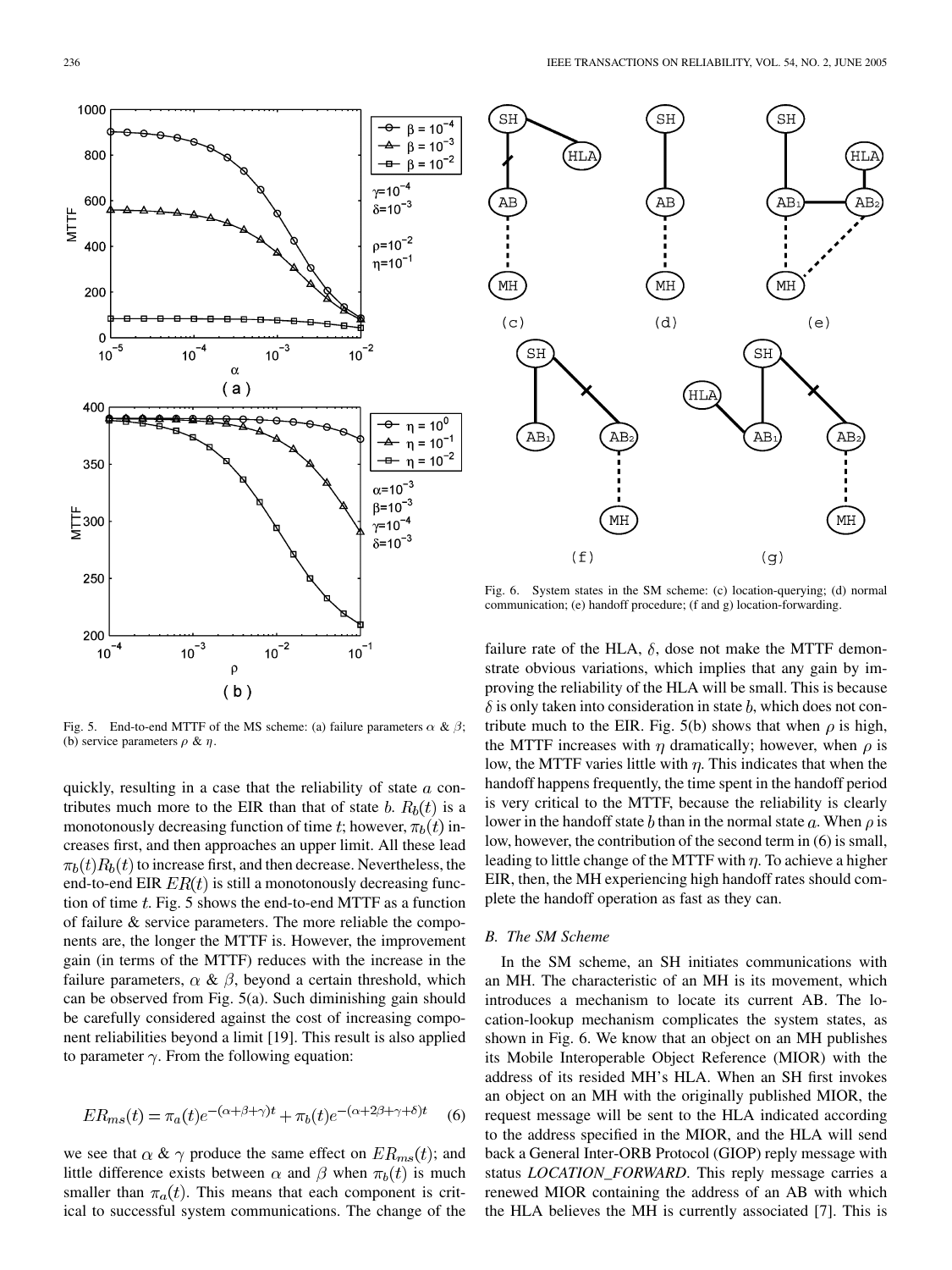

Fig. 7. Markov models for the SM scheme.

state  $c$ , in which the solid line with slash indicates that the SH has not created a communication path with the AB; however, it is tending to construct such path with the AB. The time spent in this state is also assumed to be an exponentially distributed r.v. with parameter  $\nu$ . The received LOCATION\_FORWARD message directs the SH to reissue the request to the AB, and then the AB forward the message to the MH. This is state  $d$ . The system will stay in this normal communication state until the MH moves out of the coverage area of the current AB. State  $e$  is the handoff state. As the SH does not know whether or not its target MH has experienced a handoff, it still sends its subsequent requests to the known AB as normal despite the movement of the MH. However, when the AB receives a request, and finds that it has broken its link with the targeted MH, it will reply with a message whose status is also set to be LOCATION\_FORWARD. There exist two ways to construct this reply message by replacing the address part in the Internet Inter-ORB Protocol (IIOP) profile of the MIOR with different addresses. One is the address of the MH's HLA, and the other is the address of the MH's current AB. We denote the former location-forwarding approach as *LF\_HLA*, and the latter as *LF\_QHLA*. Figs. (7II) & (III) show their corresponding Markov models, respectively.

In the LF\_HLA approach, after handoff, the system moves from state  $e$  to state  $f$ , then to state  $c$ , resending the request to the HLA; however, the LF\_QHLA approach changes state  $e$  to state q during which the AB queries the current location of the MH from its HLA. With the address of the new AB, the SH can reissue the request directly to the new AB, which results in the system transferring from state  $q$  directly to state  $d$ . The time spent in state  $f$  is also assumed to be an exponentially distributed r.v. with parameter  $\nu$  because it functions as location-forwarding the same as state  $c$ . However, the transition rate from state g to state d should be different as state g engages one more operation than state f does. Here we set it to be  $\nu/2$ . The specific relationship between these two rates are not important here, but these two rates should not be independent. One more location-forwarding approach, denoted as *LF\_AB*, could be engaged. Actually, the old AB knows to which AB the MH



Fig. 8. State probabilities, and EIR of the SM scheme: (a) state probabilities of states  $c \& d$ ; (b) state probabilities of states  $e \& g$ ; (c) EIR.



Fig. 9. EIR with location-forwarding strategies in the SM scheme.

moves away from itself. If the MH does not leave the new AB when the old AB receives a request on this MH, the information in the old AB about the location of the MH is up-to-date, and it could be employed to construct the reply message. With this approach, the SH can still resend the request to the current AB; however, the location-querying operation in the LF\_QHLA approach is removed. Its corresponding Markov model is shown in Fig. 7(IV).

The symbolic expression of the probabilities of the system in different states at time  $t$  are difficult to be derived. Therefore, we utilize a numerical approach here to express their variations with time  $t$ . Fig. 8 shows one realization for the LF QHLA approach. The curve shapes of the other two approaches are similar to this one. We observe that the contribution of state  $c$  to the EIR decreases quickly as time moves on, because the probability of state c diminishes quickly. States  $d$ ,  $e$ , and  $q$  exhibit similar behaviors in EIR as all these three states show similar curve shapes in state probability. When the decrease of the state reliability cancels out the increase of the state probability, the state's contribution to the EIR will start to decrease.

Fig. 9 showsthe differencesin EIR among these three locationforwarding approaches with various handoff rates. It is observed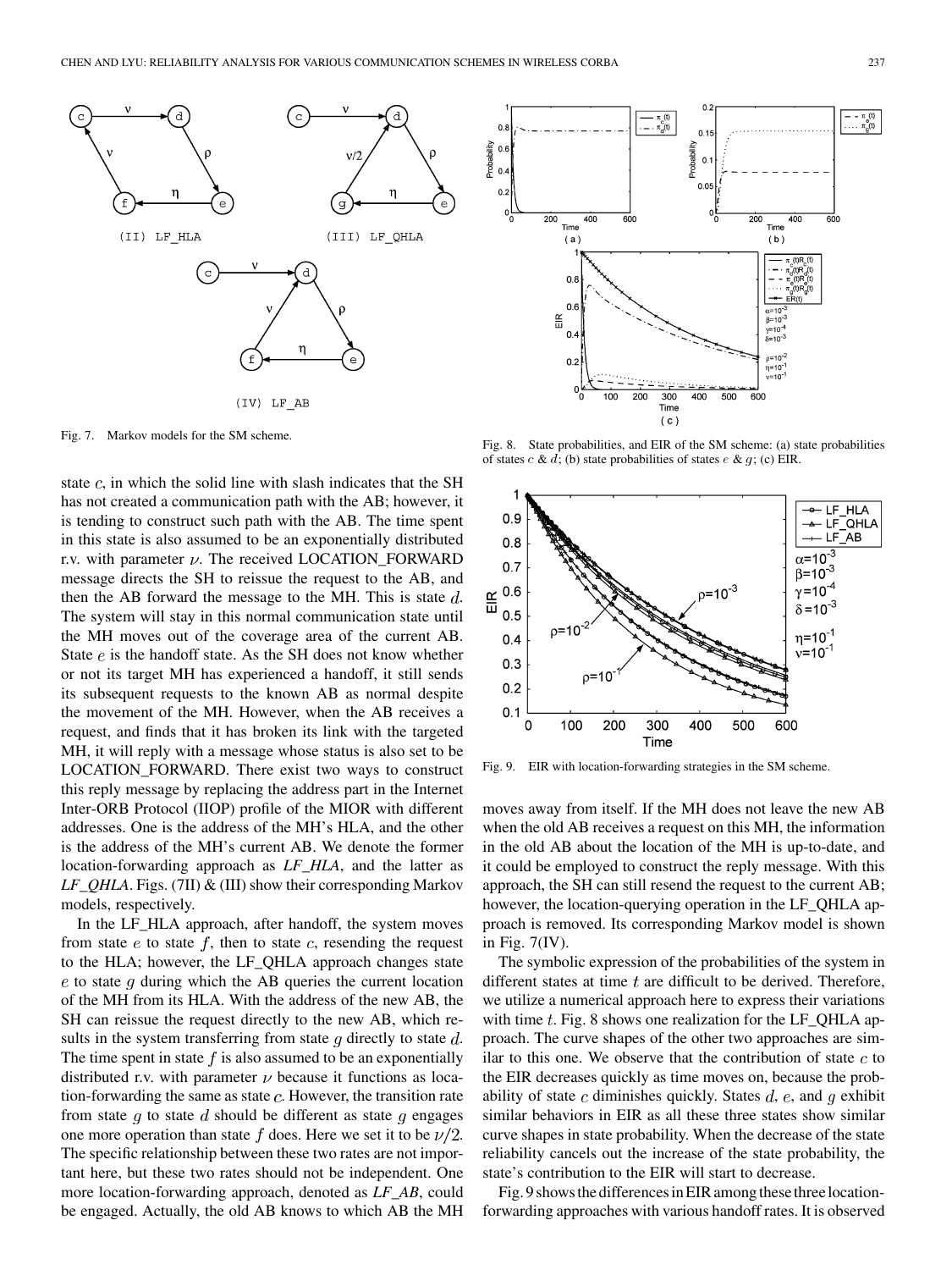

Fig. 10. End-to-end MTTF of the SM scheme vs. failure parameters: (a)  $\alpha \& \beta$ ; (b)  $\gamma \& \delta$ .



Fig. 11. End-to-end MTTF of the SM scheme vs. service parameters: (a)  $\rho \& \eta$ ; (b)  $\rho \& \nu$ .

that the proposed LF\_AB approach achieves the highest EIR because it engages the least number of components, and finishes the location-forwarding procedure most quickly. However, these three approaches tend to behave the same when the handoff rate decreases. Another observation is that the LF\_HLA approach is superior to the LF\_QHLA approach. Although the LF\_QHLA combines two states  $f \& c$  into one state  $g$ , at the same time it introduces one more component, the HLA, into state  $q$ . This indicates that the number of engaged components during a communication state is more critical than the number of states.

How the MTTF varies with different parameters are shown in Figs. 10 & 11. We note that  $\alpha$ ,  $\beta$ , and  $\gamma$  produce similar effects on the MTTF of the SM scheme as those of the MS scheme. In Fig. 10(b), the decrease of  $\delta$  also demonstrates an increase on the MTTF. This implies that the HLA plays a more important role in the SM scheme than in the MS scheme, although the improvement on the reliability of the HLA still achieves little increase on the MTTF compared with the improvement on other components. Finally,  $\nu$  demonstrates the same behavior as  $\eta$ , as shown in Fig. 11(b), which indicates that the location-forwarding process should also be done as quickly as possible when  $\rho$  is high. However, when  $\rho$  is small, the

improvement on the handoff completion & location-forwarding processes achieves little gain.

We have observed that the MH, and the AB behave almost the same in the improvement gain in terms of the MTTF in schemes MS & SM. Now we evaluate them from another point of view to see whether this result will be changed or not. We define *time-dependent RI* with respect to the EIR to identify the relative importance of each component in a system. The time-dependent RI,  $I_{R_i}(t)$ , of component  $i, i = mh, ab, sh$ , or  $hla$ , is given by

$$
I_{R_i}(t) = \frac{\partial ER(t)}{\partial R_i(t)}
$$
  
= 
$$
\sum_{s} \pi_s(t) \cdot n_i(s) [R_i(t)]^{n_i(s)-1}
$$
  

$$
\cdot \prod_{c} [R_c(t)]^{n_c(s)} \quad c \neq i
$$
 (7)

as we substitute  $ER(t)$  with (1), and express  $R_s(t)$  as  $\prod_{c} [R_c(t)]^{n_c(s)}$ . Applying (7) in the SM scheme, we show the results in Fig. 12. When the handoff rate is relatively high (Fig.  $12(a)$  & (b)), the RI of the AB increases first, and then decreases, indicating the contribution of state  $e$ ,  $f$ , or  $q$  is high. If the AB, and the MH experience the same failure rate (Fig.  $12(a)$ ),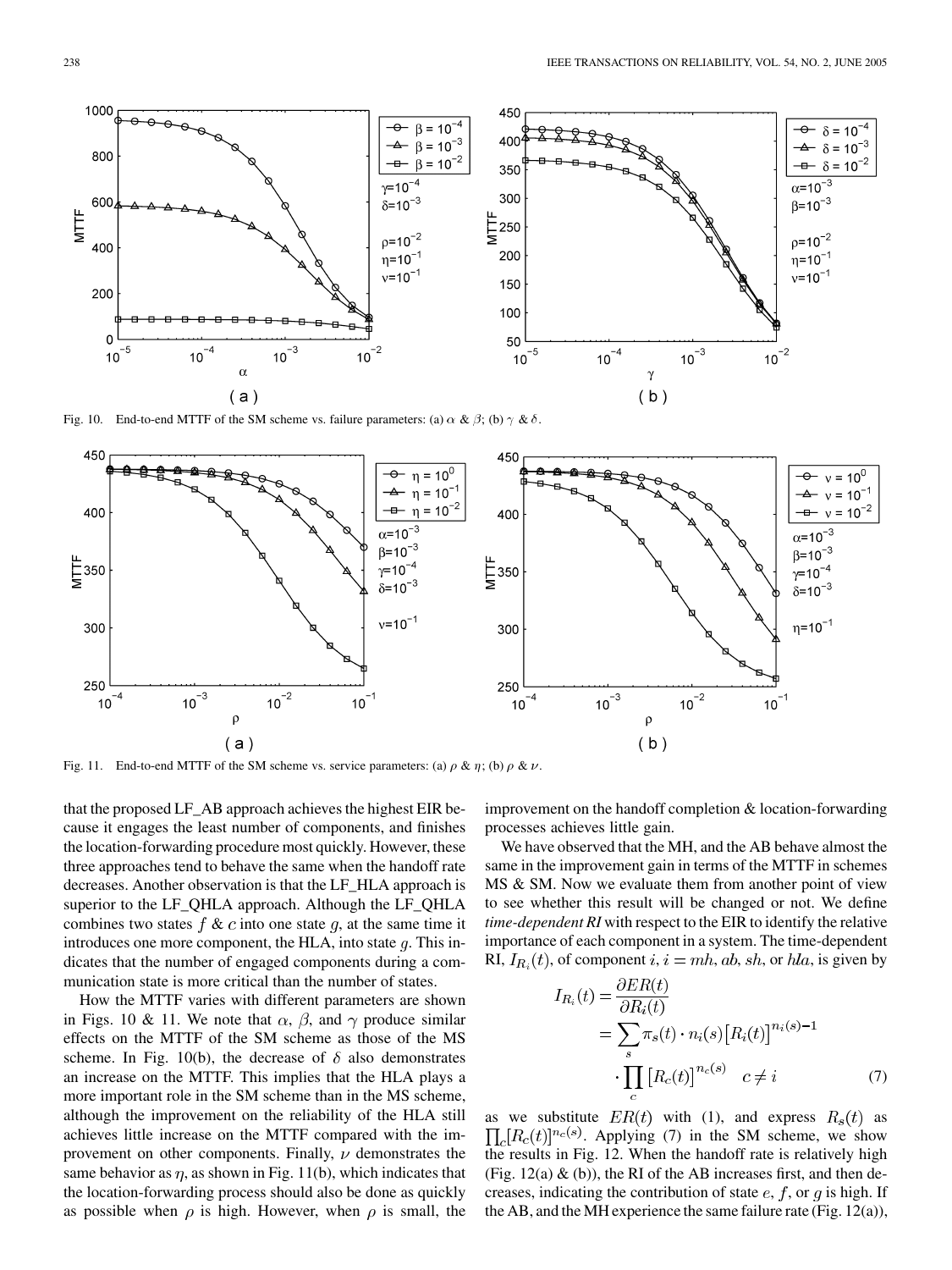

Fig. 12. RI of the SM scheme: (a) same failure rate, and high handoff rate; (b) different failure rates, and high handoff rate; (c) same failure rate, and low handoff rate; (d) different failure rates, and low handoff rate.

the AB always gets the higher RI than the MH does. On the other hand, if the AB is more reliable than the MH (Fig. 12(b)), the AB gets the higher RI initially, and then the MH gets the higher RI; otherwise, the MH always gets the higher RI with lower handoff rate (Fig. 12(d)).

These observations show that the relative RI of different components may vary with the intended working time of the system, and with the failure  $\&$  service parameters. The RI of HLA  $\&$  AB in the LF\_QHLA approach are higher than those in the LF\_HLA & LF\_AB approaches. This is due to the larger sojourn probability in state  $q$  which incorporates both AB, and HLA. We compare the difference between Fig. 12(a)  $\&$  (c), in which the AB  $\&$ the MH inherit the same failure rate; so do the SH & the HLA. We only show the result of the LF\_QHLA approach, as the other two behave almost the same. Even when AB & MH experience the same failure rate, the difference between their RI is relatively large when the handoff rate is relatively high; however, they get almost the same RI when the handoff rate is relatively low. The SH gets the higher RI than the HLA does despite the handoff rate. All these are induced by the probabilities of different system states in which each component engages. When the handoff rate is high, the system achieves greater probabilities in state  $e, f, \text{or } g$ , in which two AB are employed. Therefore, the RI of the AB will be higher than that of the MH. The SH is present in each system state, but the HLA does not appear in state  $c$ , which is the most important state. Obviously then, the RI of the SH should always be higher than that of the HLA.

## *C. The MM Scheme*

The system becomes more complicated in the MM scheme as both MH may undergo handoffs, and the following location- forwarding approaches also increase the system states. Its system states are shown in Fig. 13. At first, the system is in state h, in which  $\text{MH}_1$  is the invocation initiator, and  $\text{MH}_2$  is the receiver. When  $\text{MH}_1$  sends a request with the MIOR of an object on  $\text{MH}_2$ , its associated AB,  $\text{AB}_1$ , needs a location-forwarding approach to resolve the address of  $AB_2$  in which  $MH_2$  resides. Note that the renewed MIOR is only kept by  $AB_1$ , and  $MH_1$  still keeps the original MIOR. After this step,  $AB_1$  creates a communication path with  $AB_2$ , and then  $MH_1$  sends messages to, and receives messages from,  $\text{MH}_2$  through  $\text{AB}_1 \& \text{AB}_2$ , without the interaction with the HLA. This is state i. States  $j \& k$  denote the system states in which only one MH is in handoff. There exists a probability that both MH are in handoff, shown as state  $l$ . Here we assume that these two MH share one HLA, and do not reside within the same cell of an AB. These assumptions are reasonable because we could regard the derived results as the lower bounds, and the difference is small. Following state  $j$ , there are two possible transitions: one is to state  $l$ , and the other is to state h. State j cannot directly transit to state i, because after  $\text{MH}_1$ moves to a new AB, this new AB does not contain any information about where  $\text{MH}_2$  is, and thus it needs undergo state h to resolve the address of  $\text{MH}_2$ . There are also three location-forwarding approaches after the handoff completion of  $\text{MH}_2$  in the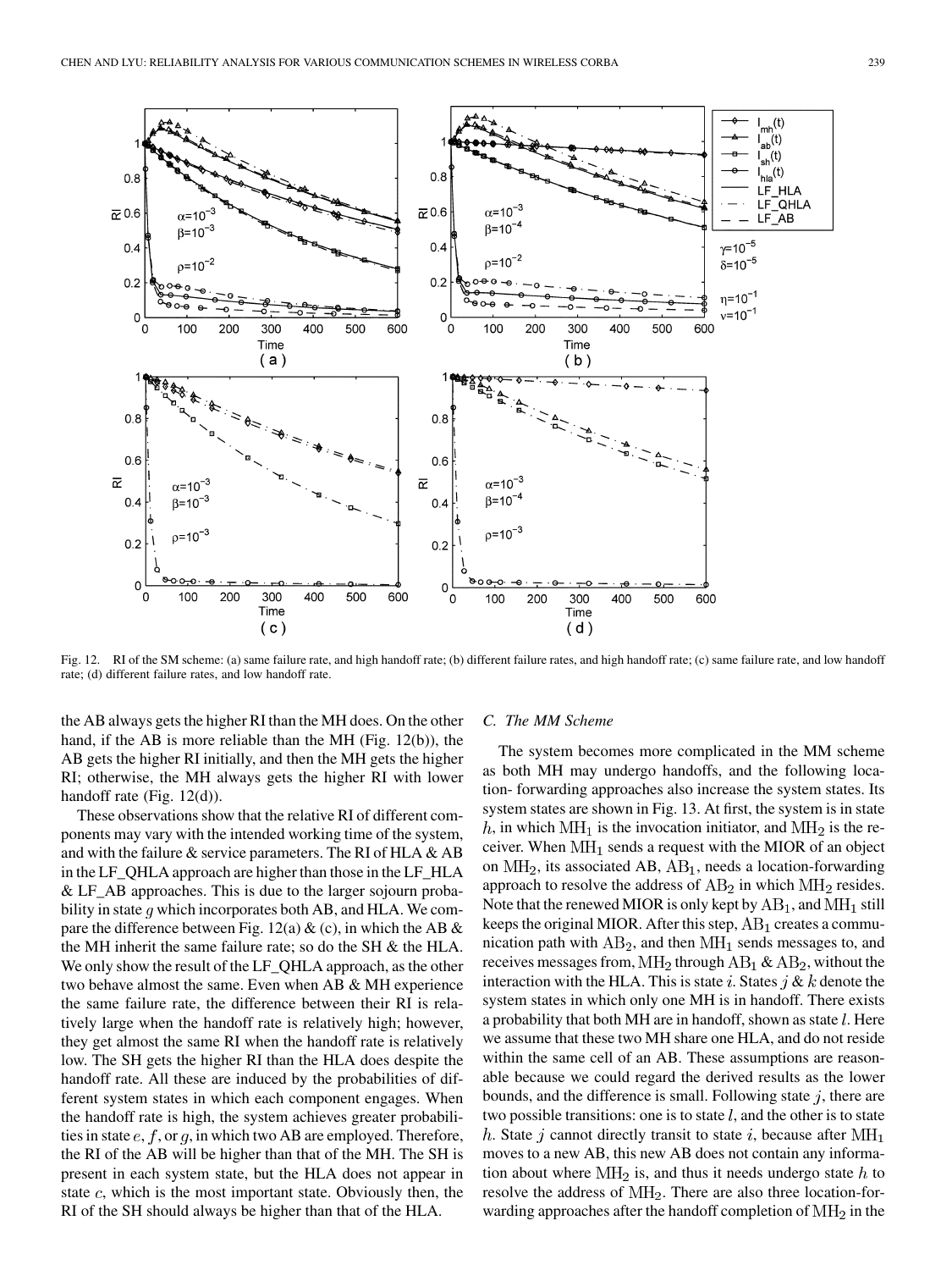

Fig. 13. System states in the MM scheme: (h) location-querying; (i) normal communication; (j) MH<sub>1</sub> in handoff; (k) MH<sub>2</sub> in handoff; (l) both MH<sub>1</sub> & MH<sub>2</sub> in handoff; (m & q) location-forwarding; (n) location-querying, and  $MH_2$  in handoff; (o and r) location-forwarding, and  $MH_1$  in handoff; and (p) location-querying, and  $MH<sub>1</sub>$  in handoff.



Fig. 14. Markov models for the MM scheme.

MM scheme, denoted as the same as in the SM scheme. For the LF\_HLA approach, state  $m$  is the location-forwarding process after the handoff completion of  $\text{MH}_2$  in state k. No matter which MH finishes its handoff first in state  $l$ , the system also enters the location-forwarding state, state  $n$  or  $o$ ; however, entering which location-forwarding state depends on which MH completes its handoff earlier. From it we know that the location-forwarding approaches after the handoffs of  $\text{MH}_1$  &  $\text{MH}_2$  are different.

The corresponding Markov model for the LF\_HLA approach is shown as Fig. 14(V), in which  $h_1$ ,  $h_2$ , and  $h_3$  represent the same communication structure as  $h$  while they represent different system states, the same denotations for  $k$ , and  $m$ . One more assumption has been made to draw this Markov model: before an MH makes another handoff, the location-forwarding process for its last handoff should have been finished. This assumption avoids creating an AB list in which the MH is moving to the header AB of this list while the location-forwarding procedure is being processed in the tail AB of this list. It is also feasible because the handoff rate is much less than the location-forwarding rate. With the LF\_QHLA approach (Fig. 14(VI)), state  $q$  replaces state  $m$ , and it transits directly to state i instead of through state  $h_3$ . Correspondingly, state  $o$  is replaced by state  $r$ . Fig. 14(VII) is the Markov model for the LF\_AB approach. We could make this approach more reliable by adding a transition from state  $m_1$  to  $h_3$  with rate  $\beta$ . Because AB<sub>21</sub> functions as an HLA when the system is in state  $m$ , the HLA could be treated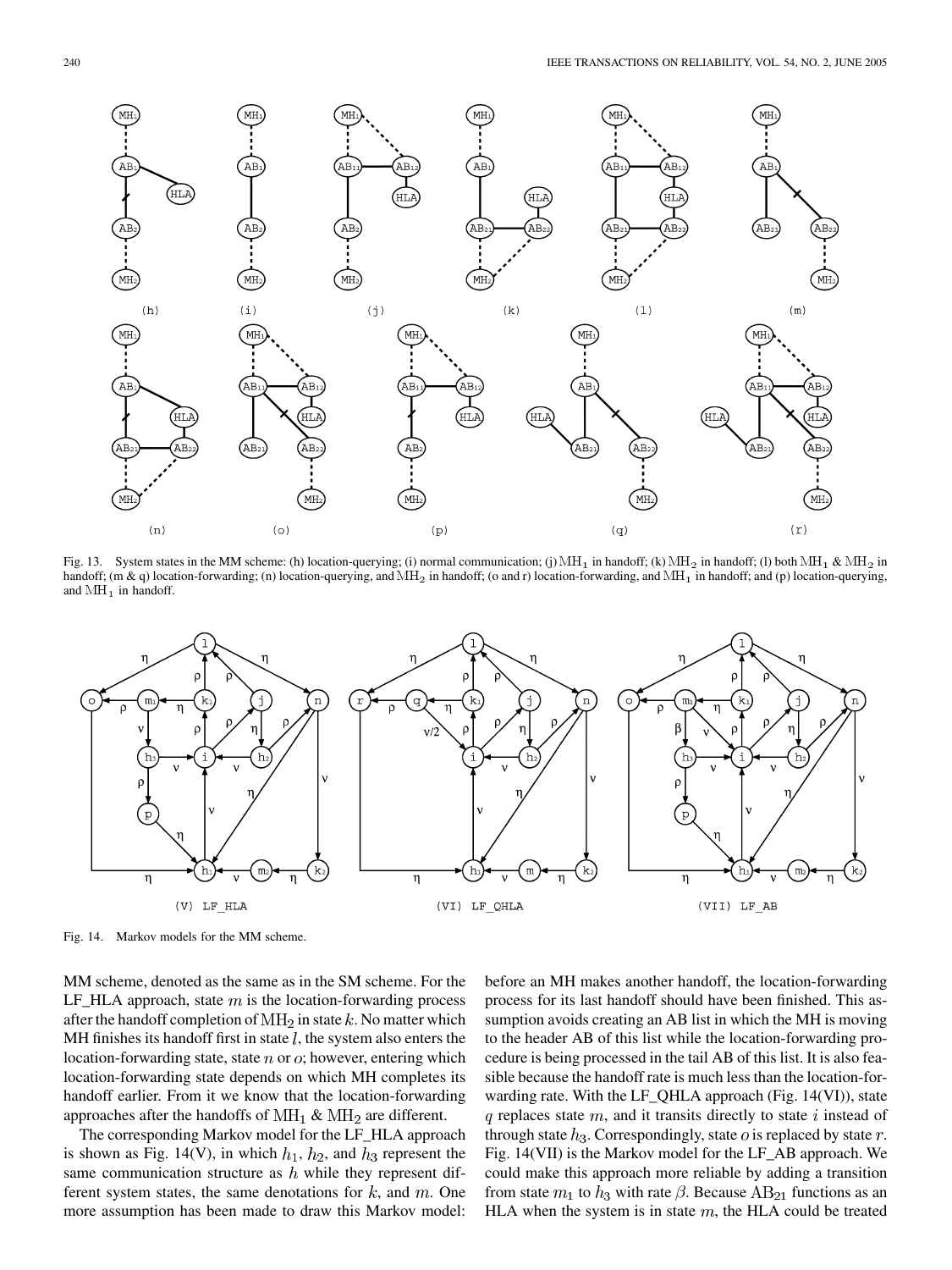

Fig. 15. State probabilities and EIR of the MM scheme: (a) state probabilities of states h, and i; (b) state probabilities of states j, k, q, and r; (c) state probabilities of states  $l, m$ , and  $n$ ; (d) EIR.

as a hot standby component to replace  $AB_{21}$  when  $AB_{21}$  fails, even though the failure rates may be different between these two components. When  $AB_{21}$  fails to reply to a request, the  $AB_1$ may reissue the request to the HLA to get the up-to-date MIOR. The wireless CORBA specification requires that only the ORB used to implement HLA & AB need to know the mobility of MH, therefore this proposed request-retry could only be employed in the MM scheme while it is not suitable for the SM scheme, otherwise the ORB in SH needs to be aware of terminal mobility.

The variations of the probabilities of system states with time  $t$ for the LF\_QHLA approach are shown in Fig. 15 by employing that the system is initially in state  $h$  with probability 1. The probabilities of states  $j, k, q$ , and  $r$  are on one level of magnitude, and the probabilities of states  $l, m$ , and  $n$  are on another level of magnitude; however, all these states employ the same curve shape. Fig. 15(d) shows only some states' contributions to the EIR, and others are omitted for clarity. The effects of different parameters on the MTTF, and the RI, in the MM scheme are very similar to those analyzed & presented in the SM scheme, and thus are not included here.

# *D. General End-to-End MTTF*

We have discussed the end-to-end MTTF with specific sender-receiver pairs in four communication schemes so far. Now we turn our attention to the general end-to-end MTTF of a wireless communication system which includes  $n_{mh}$  MH, and  $n_{sh}$  SH. If each MH or SH has the same probability to initiate a communication, then the general end-to-end MTTF can be expressed as

$$
MTTF = \frac{1}{2n_{mh}n_{sh} + {n_{mh} \choose 2} + {n_{sh} \choose 2}}
$$

$$
\cdot \left[n_{mh}n_{sh} \cdot MTTF_{ms} + n_{sh}n_{mh} \cdot MTTF_{sm} + {n_{mh} \choose 2} \cdot MTTF_{mm} + {n_{sh} \choose 2} \cdot MTTF_{ss}\right]
$$
(8)

in which we assume that all MH share a common HLA.

Fig. 16 shows how the general end-to-end MTTF varies with the number of nodes, in which the LF\_QHLA approach is utilized for the SM & MM schemes. As expected, the MTTF decreases with the number of MH; however, it increases with the number of SH. The  $MTTF_{sm}$  or  $MTTF_{ms}$  is larger than the  $MTTF_{mm}$  under the same parameter values as more components are engaged in the MM scheme. If the number of SH increases, an MH will communicate with an SH more probably; then the MTTF will become larger. The number of AB may also affect the MTTF because the MH needs AB to relay messages. According to our definition of the general end-to-end MTTF, however, the number of AB has no effect on it.